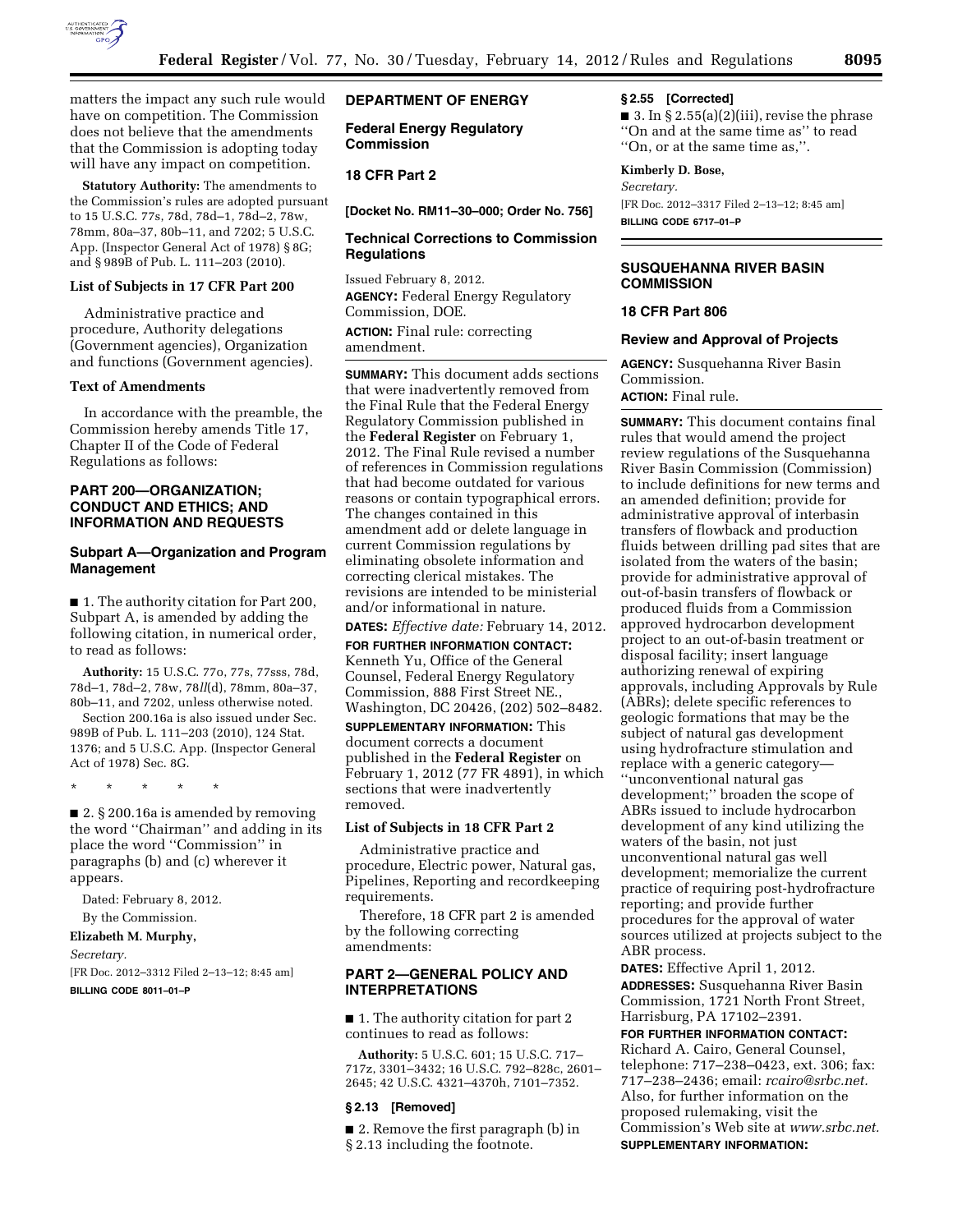## **Comments and Responses to Proposed Rulemaking**

Notice of proposed rulemaking was published in the **Federal Register** on July 13, 2011; the New York Register on July 27, 2011; the Pennsylvania Bulletin on July 23, 2011; and the Maryland Register on July 29, 2011. The Commission convened public hearings on August 2, 2011, in Harrisburg, Pennsylvania and on August 4, 2011, in Binghamton, New York. Public information meetings were also held on October 25, 2011 in Williamsport, Pennsylvania, and on October 27, 2011, in Camp Hill, Pennsylvania. The original 60-day comment period first established on June 23, 2011, was extended until November 10, 2011, pursuant to an action taken by the Commission on September 15, 2011. Comments on the proposed rulemaking were received at both the hearings and during the comment period. The comments can be divided into two categories: (1) General Comments— These comments are not directed to specific language of the proposed rulemaking, but rather address perceived environmental and policy impacts; and (2) Comments by Section— These comments are directed at the specific language of the proposed rulemaking, often offering further revisions to this language. A summary of both categories of comments and the Commission's responses thereto follows.

#### **General Comments**

*Comment:* The Commission should more clearly explain the scientific basis for the proposed rulemaking. Also, the Commission should conduct a full life cycle cumulative impact study of the basinwide impacts of unconventional natural gas extraction prior to issuing this rulemaking.

*Response:* The proposed rulemaking is administrative in nature and involves no substantive change in the review standards applied to projects. Therefore, the basis of the rulemaking does not involve the analysis, evaluation or reevaluation of scientific principals. On the whole, it is an attempt to codify within the rules certain definitions, existing practices and policies, and to establish certain procedures related to implementation of the Commission's regulatory authority.

*Comment:* The more extensive use of the Approval by Rule (ABR) process in this proposed rulemaking will weaken the Commission's regulatory oversight and will simply make it easier for gas well developers using hydrofracture stimulation methods to withdraw the waters of the basin.

*Response:* The Commission believes that this comment indicates a basic misunderstanding of the scope of the ABR process and the fact that all withdrawal projects will continue to be docketed and acted on by the full Commission. Through the docketing process, the Commission actively manages the use of the basin's waters and mitigates impacts on surface and ground waters through appropriate conditions limiting use. The ABR process then provides an efficient monitoring system for waters that are consumptively used. The Commission applies the same approval standards to all approvals, no matter the form they take. It exercises continuing jurisdiction and oversight to ensure compliance, and can reopen approvals and issue new orders or conditions if warranted.

*Comment:* Use of the ABR process to oversee the interbasin transfer of flowback and produced fluids and for the out of basin diversion of such fluids for treatment poses a danger to the waters of the basin due to its toxic content and the potential for spillage. The ABR process also bypasses the usual analysis given to proposed diversions of water.

*Response:* The proposed rules simply formalize practices that are already in place for the transfer of such fluids. These procedures will provide a net benefit to the basin by encouraging the use and reuse of lesser quality water instead of unimpaired water from streams or ground water sources. Furthermore, unlike the typical diversion of water out of the basin where the consumptive loss occurs and is evaluated in the context of the proposed diversion activity, the consumptive loss in this situation is considered to have occurred at the time of the initial withdrawal from the system, before its first use within the basin and prior to being diverted out of the basin. For into-basin diversions, the existing standards are focused on limiting any introduction of contaminated sources into the waters of the basin. The final rulemaking, as structured, provides that same standard. What it changes is the form of the approval, not the standard that should be applied.

*Comment:* The Commission places too much reliance on allegedly inadequate state water quality laws relating to wastewater disposal and residual waste. For example, the Commission cannot rely on such state laws and regulations to isolate from the waters of the basin the flowback and production fluids whose interbasin transfer the Commission proposes to approve administratively. Therefore, it is

incumbent on the Commission to invoke its own water quality regulatory authority and ensure that wastewater is indeed handled in a manner that isolates it from the waters of the basin.

*Response:* The Susquehanna River Basin Compact, Public Law 91–575, Section 5.2(b) gives specific emphasis to the primary role of the states in water quality management and control. Member states are already exercising or preparing to exercise their water quality authority with respect to gas drilling activity and are also strengthening their laws and regulations. At this stage, there appears to be no justification for the Commission to assume water quality jurisdiction. As noted in response to a comment below, the Commission is taking steps to replace the term ''isolate from the waters of the basin'' with language that references the standards and requirements of member jurisdictions.

*Comment:* The Commission's refusal to promulgate water quality regulations relating to gas well development will allow the non-uniform treatment of water users throughout the basin and therefore not conform to the purposes of the Susquehanna River Basin Compact.

*Response:* The compact purpose of ''uniform treatment of water users'' does not require that the Commission exclusively regulate all aspects of water resources in the basin. If state regulations and standards are compatible with the Commission's Comprehensive Plan and do an adequate job of fulfilling the purposes of the plan, the Commission will not attempt to duplicate those regulations and standards. Where it does act, it does so in a manner that provides for uniform treatment of all water users.

*Comment:* The expanded use of the ABR process lessens the opportunity for public input and scrutiny on project approvals.

*Response:* The Commission disagrees. The ABR applications must be noticed by applicants and there is an opportunity for interested citizens to comment on these applications before an approval is issued. ABRs are also subject to the same approval standards as docketed approvals, and may be reopened and modified by the Executive Director should unforeseen problems arise. Furthermore, notice of issuance of an ABR is published in the **Federal Register** and any such approval is subject to appeal pursuant to § 808.2.

*Comment:* The Commission should not be extending the scope of the ABR program to include other forms of hydrocarbon development without first determining if the ABR program is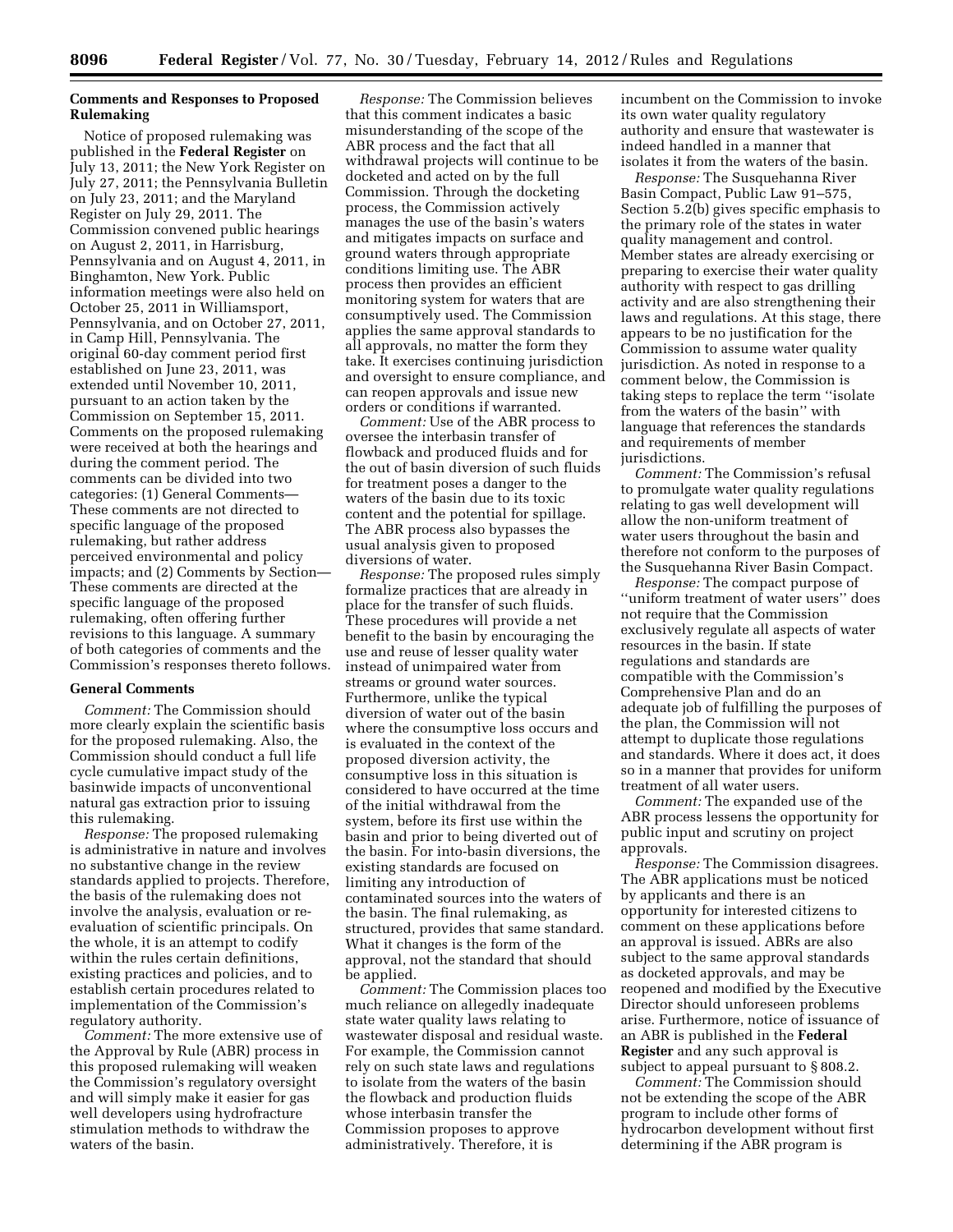suitable for these other forms of development.

*Response:* The ABR process has proven to be a valuable tool for monitoring consumptive use related activity on pad sites. This rulemaking, which as noted above is administrative in nature, would extend the use of this valuable tracking tool to other forms of hydrocarbon development. Water withdrawals by any water user, including that undertaken for use in other forms of hydrocarbon development, will still undergo the full docket approval process, and be subject to all applicable Commission standards and requirements.

*Comment:* The Commission is a federal agency under the Susquehanna River Basin Compact and is subject to the National Environmental Policy Act (NEPA). It must therefore complete all NEPA requirements in connection with this proposed rulemaking action.

*Response:* The Commission categorically rejects any suggestion that it is subject to NEPA. This is consistent with the position the Commission has taken on NEPA since the 1980s. Instead of a federal agency, the Commission is a federal-interstate compact agency representing all four of its member jurisdictions. The federal government is only one voting member of the Commission and any action of the Commission requires the vote of a majority of the members. Therefore, the actions of the Commission are not the actions of the federal government, but the joint actions of the member jurisdictions. Also, Congress has specifically exempted the Commission from the provisions of the federal Administrative Procedures Act (APA). Federal court decisions have taken a consistent view, namely that agencies not subject to the APA are not federal agencies in the conventional sense and are therefore not subject to NEPA or similar laws imposing requirements on ''federal agencies.''

# **Comments by Section, Part 806**

#### *Section 806.3—Definitions*

*Comment:* The 30-day rule in the proposed definition of flowback means that fluid produced from the well bore from the 31st day until the well is placed in production is neither flowback or production fluid within the definition (unless the well is placed into production during the initial 30-day period).

*Response:* Agreed. The proposed definition is modified to remove the 30 day reference and to make clear that return flow recovered posthydrofracture and pre-production is defined as flowback.

*Comment:* The word ''siting'' in the definitions of ''hydrocarbon development'' and ''unconventional natural gas development'' is inconsistent with the ''initiation of construction'' standard in the Commission's project review regulations. The regulations specify the ''spudding of the well'' to be the initiation of a well project.

*Response:* Agreed. The word ''siting'' is deleted from this definition to avoid the inconsistency.

*Comment:* The definition of ''project'' does not make clear that ''unconventional natural gas development'' is a subset of ''hydrocarbon development activity.''

*Response:* Language is inserted in the definition to clarify that the term is a sub-category of hydrocarbon development.

*Comment:* Several comments expressed disagreement with the proposed definition of ''tophole water,'' with one suggesting use of Pennsylvania's definition instead and another claiming that the definition is too vague.

*Response:* The tophole water definition is replaced with a modified version of the Pennsylvania definition. The modification, notably removing the reference to surface water, makes it generally consistent with New York's interpretation of the term and allows for more basinwide consistency.

## *Section 806.4—Projects Requiring Review and Approval*

#### Paragraphs  $806.4(a)(3)(v)$  &  $(vi)$

*Comment:* The phrase ''in such manner as to isolate it from the waters of the basin'' is too vague and should be replaced with a reference to the actual controls exercised by the member states. Also, because the industry may mix the waters of the basin withdrawn from surface and ground water sources with flowback or production fluids in preparation for hydrofracture use, it is not possible to isolate it from the waters of the basin if read strictly.

*Response:* The ''isolate'' terminology is replaced with ''provided it is handled, transported and stored in compliance with all standards and requirements of the applicable member jurisdictions.'' The same language has also been inserted in Paragraph 806.4(a)(3)(vi), which similarly addresses diversions of flowback or production fluids, and is substituted in Paragraph 806.22(f)(11)(iii) for the same reason.

*Comment:* There is no clear requirement that project sponsors keep track of interbasin transfers of flowback and production fluids.

*Response:* Language is added to paragraphs  $806.4(a)(3)(v)$  and  $(vi)$ reinforcing the requirement that all monitoring and reporting requirements applicable to the pad site ABR must be met. Similar language is added to paragraph 806.22(f)(11) to meet the same concerns about tracking.

### Paragraph 806.4(3)(vi)

*Comment:* The use of the phrase ''the same'' implies that each tank load of flowback or production fluid would require separate approval.

*Response:* The language is replaced with ''flowback or production fluids'' to remove any uncertainty.

## *Section 806.13—Submission of Application*

*Comment:* The phrase ''Project sponsors of projects subject to review and approval'' should properly be changed to read ''Sponsors of projects subject to review and approval.''

*Response:* Agreed. The suggested change is incorporated into the final rulemaking.

### *Section 806.14—Contents of Application*

#### Paragraph 806.14(a)

*Comment:* With respect to renewal applications, there is no clear indication that they will be made subject to any approval standards.

*Response:* To remove any ambiguity, and to further clarify the original intent concerning renewal standards, the phrase ''shall be subject to the standards set forth in Subpart C—Standards for Review and Approval of this Part'' is added to this paragraph.

### *Section 806.15—Notice of Application*

### Paragraph 806.15(e)

*Comment:* The requirement for a newspaper notice in areas where a wastewater discharge source is to be used is unworkable where such water is mixed with other water sources at the initial destination and is then redistributed, oftentimes to other locations not contemplated at the time notice is given.

*Response:* The word ''initially'' is added before the phrase ''used for natural gas development'' to limit this requirement to the initial location(s) where this water is contemplated for use at the time of application.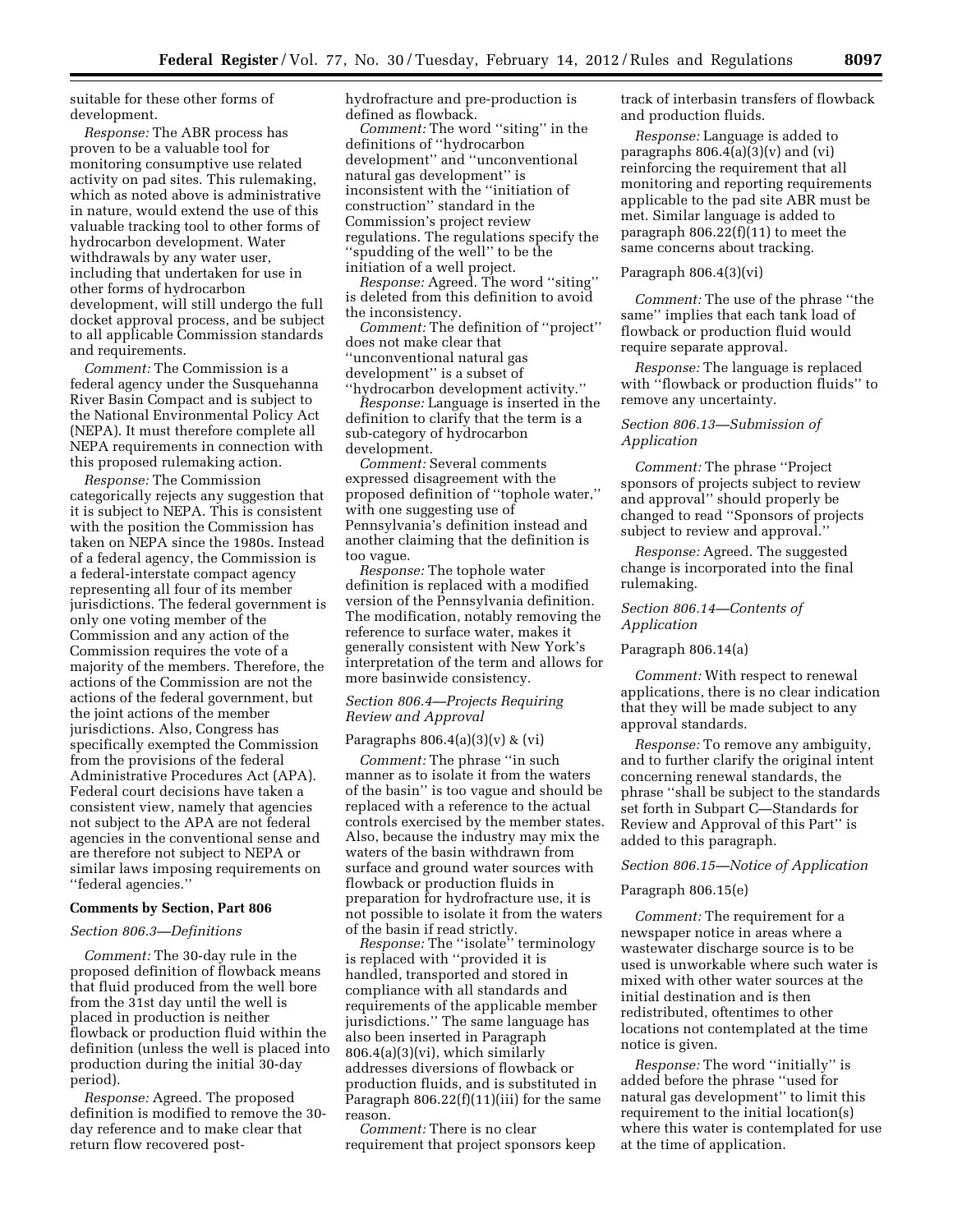## *Section 806.22—Standards for Consumptive Use of Water*

## Paragraph 806.22(f)(10)

*Comment:* Extension of ABR approval terms to 15 years will essentially lessen or weaken the oversight that the Commission exercises over gas drilling activities.

*Response:* Though the Commission feels that there is a fundamental misunderstanding by some who commented about the ongoing oversight that it exercises over approved projects, and the ability of the Commission to reopen approvals, it is willing to retain the current approval term with the addition of procedures for renewal of ABRs. Therefore, the proposed change is removed from the final rulemaking.

### Paragraph 806.22(f)(11)

*Comment:* Need to make clear that this paragraph applies to the use of sources in addition to those sources approved for use by the project sponsor pursuant to § 806.4.

*Response:* Wording is added to the beginning of this paragraph to make the suggested clarification.

#### Paragraph 806.22(f)(11)(i), (ii), and (iv)

*Comment:* Tophole water, precipitation and storm water collected on the pad site or water obtained from a hydrocarbon storage facility can be contaminated, so there is a need to appropriately limit its use.

*Response:* Language is added limiting the use of this water to drilling or hydrofracture stimulation only, or in the case of paragraph  $806.22(f)(11)(iv)$ , limiting the use to that provided for in the approval.

#### Paragraph 806.22(f)(11)(iii)

*Comment:* As defined, flowback and production fluids do not cover all fluids encountered in the drilling process that serve as a water source under current practice. For example, water can be recovered from drilling muds. Also, such fluids can be recovered from production well sites, in addition to drilling pad sites or hydrocarbon water storage facilities. Current Commission policy allows for the reuse of such fluids.

*Response:* Drilling fluids and formation fluids are added to this paragraph to cover all fluids recovered during the drilling process and used under current practice for hydrofracture stimulation. The term ''production well site'' is also added to clarify the sites from which such fluids can be recovered. The word ''only'' is also added to this paragraph to make clear that these fluids may only be used for

hydrofracture stimulation. Language is also added clarifying that all such fluids must be handled, transported and stored in compliance with all standards and requirements of the applicable member jurisdiction.

#### Paragraph 806.22(f)(14)

*Comment:* The provisions of the proposed paragraph 806.22(f)(13) pertaining to hydrocarbon water storage facilities need to be separated from provisions relating to public water supply and wastewater sources because of the possible application of the terms to third party water purveyors building hydrocarbon water storage facilities that may not be associated with ABRs.

*Response:* The changes incorporated into the final rule break out a separate paragraph 806.22(f)(14), clarifying the scope and intent, but make no substantive changes to the provisions contained in the proposed rulemaking. The rule is intended to provide for the approval of such facilities (not otherwise associated with an ABR) to provide a mechanism for monitoring, reporting and tracking associated with such facilities, and to allow for the industry to efficiently register such sources for use.

#### Paragraph 806.22(f)(15)

*Comment:* The language in paragraphs  $806.22(f)(12)(i)$  and  $(ii)$  relating to providing a copy of any registration or source approval to the appropriate agency of a member state, etc., is repetitive.

*Response:* Language related to registrations and source approvals that is repetitive is removed and restated once in new paragraph 806.22(f)(15).

### **List of Subjects in 18 CFR Part 806**

Administrative practice and procedure, Water resources.

Accordingly, for the reasons set forth in the preamble, the Susquehanna River Basin Commission amends 18 CFR part 806 as follows:

# **PART 806—REVIEW AND APPROVAL OF PROJECTS**

■ 1. The authority citation for Part 806 continues to read as follows:

**Authority:** Secs. 3.4, 3.5(5), 3.8, 3.10 and 15.2, Pub. L. 91–575, 84 Stat. 1509 *et seq.* 

### **Subpart A—General Provisions**

 $\blacksquare$  2. Amend § 806.3 by adding definitions for ''Flowback'', ''Formation fluids'', ''Hydrocarbon development'', ''Hydrocarbon water storage facility'', ''Production fluids'', ''Tophole water'', and ''Unconventional natural gas

development,'' and revising the definition of ''Project'' to read as follows:

### **§ 806.3 Definitions.**

\* \* \* \* \*

*Flowback.* The return flow of water and formation fluids recovered from the wellbore of an unconventional natural gas or hydrocarbon development well following the release of pressures induced as part of the hydraulic fracture stimulation of a target geologic formation, and until the well is placed into production.

*Formation fluids.* Fluids in a liquid or gaseous physical state, present within the pore spaces, fractures, faults, vugs, caverns, or any other spaces of formations, whether or not naturally occurring or injected therein.

\* \* \* \* \* *Hydrocarbon development.* Activity associated with the drilling, casing, cementing, stimulation and completion of wells, including but not limited to unconventional natural gas development wells, undertaken for the purpose of extraction of liquid or gaseous hydrocarbons from geologic formations.

*Hydrocarbon water storage facility.*  An engineered barrier or structure, including but not limited to tanks, pits or impoundments, constructed for the purpose of storing water, flowback or production fluids for use in hydrocarbon development.

\* \* \* \* \* *Production fluids.* Water or formation fluids recovered at the wellhead of a producing hydrocarbon well as a byproduct of the production activity.

*Project.* Any work, service, activity, or facility undertaken, which is separately planned, financed or identified by the Commission, or any separate facility undertaken or to be undertaken by the Commission or otherwise within a specified area, for the conservation, utilization, control, development, or management of water resources, which can be established and utilized independently, or as an addition to an existing facility, and can be considered as a separate entity for purposes of evaluation. For purposes of hydrocarbon development activity, including that related to unconventional natural gas development, the project shall be considered to be the drilling pad upon which one or more exploratory or production wells are undertaken, and all water-related appurtenant facilities and activities related thereto.

\* \* \* \* \* *Tophole water.* Water that is brought to the surface while drilling through the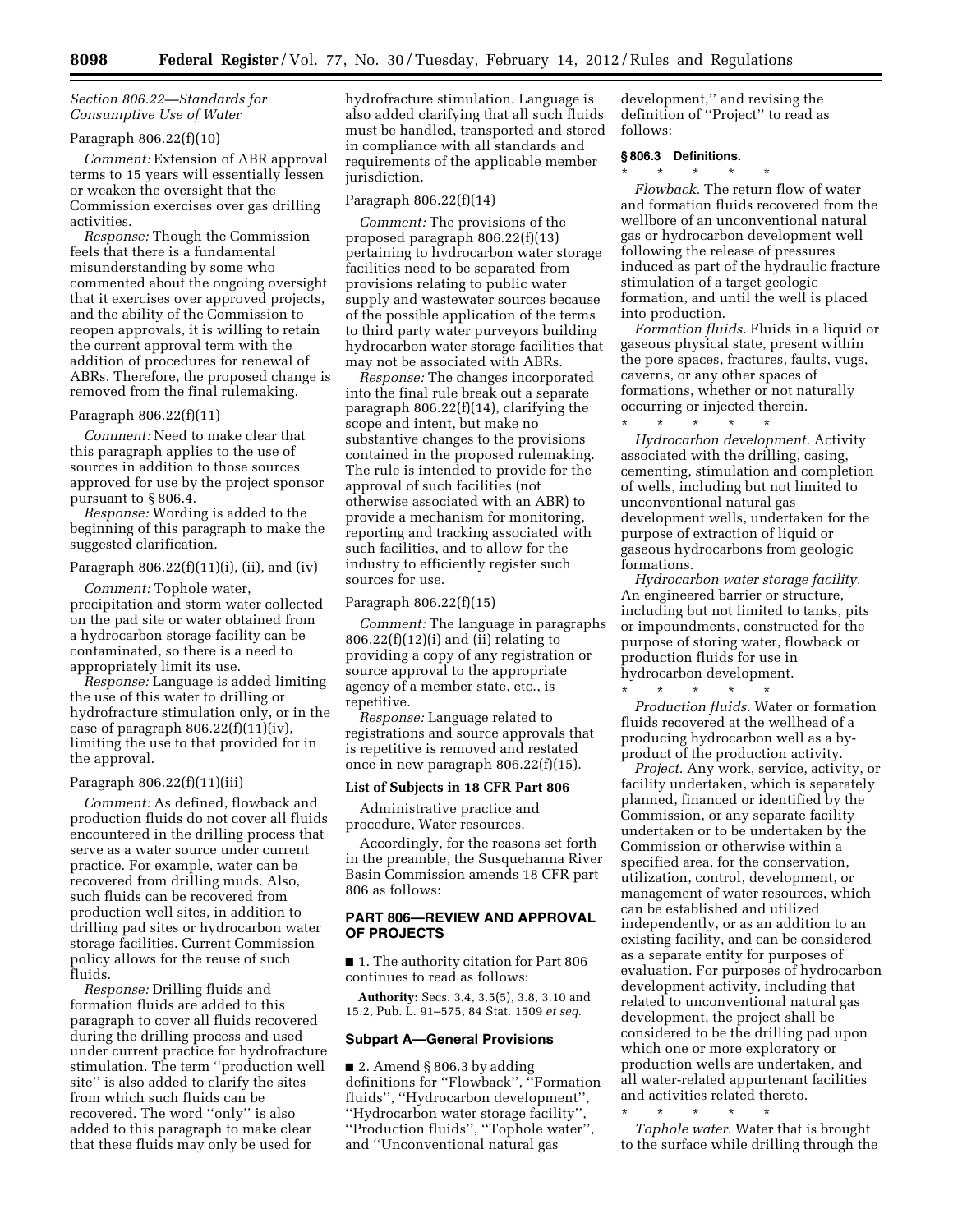strata containing fresh groundwater. Tophole water may contain drill cuttings typical of the formation being penetrated but may not be polluted or contaminated by additives, brine, oil or man induced conditions.

*Unconventional natural gas development.* Activity associated with the drilling, casing, cementing, stimulation and completion of wells undertaken for the purpose of extraction of gaseous hydrocarbons from low permeability geologic formations utilizing enhanced drilling, stimulation or recovery techniques.

\* \* \* \* \*

 $\blacksquare$  3. In § 806.4, revise paragraph (a)(3) introductory text, add paragraphs  $(a)(3)(v)$  and  $(a)(3)(vi)$ , and revise paragraph (a)(8), as follows:

#### **§ 806.4 Projects requiring review and approval.**

 $(a) * * * *$ 

(3) *Diversions.* Except with respect to agricultural water use projects not subject to the requirements of paragraph (a)(1) of this section, the projects described in paragraphs (a)(3)(i) through (a)(3)(iv) of this section shall require an application to be submitted in accordance with § 806.13, and shall be subject to the standards set forth in § 806.24. The project sponsors of out-ofbasin diversions shall also comply with all applicable requirements of this part relating to consumptive uses and withdrawals. The projects identified in paragraphs  $(a)(3)(v)$  and  $(a)(3)(vi)$  of this section shall be subject to regulation pursuant to § 806.22(f).

\* \* \* \* \*

(v) The interbasin diversion of any flowback or production fluids from hydrocarbon development projects from one drilling pad site to another drilling pad site for use in hydrofracture stimulation, provided it is handled, transported and stored in compliance with all standards and requirements of the applicable member jurisdiction, shall not be subject to separate review and approval as a diversion under this paragraph if the generating or receiving pad site is subject to an Approval by Rule issued pursuant to § 806.22(f) and provided all monitoring and reporting requirements applicable to such approval are met.

(vi) The diversion of flowback or production fluids from a hydrocarbon development project for which an Approval by Rule has been issued pursuant to § 806.22(f), to an out-ofbasin treatment or disposal facility authorized under separate governmental approval to accept flowback or production fluids, shall not be subject to

separate review and approval as a diversion under this paragraph, provided all monitoring and reporting requirements applicable to the Approval by Rule are met and it is handled, transported and stored in compliance with all standards and requirements of the applicable member jurisdiction. \* \* \* \* \*

(8) Any unconventional natural gas development project in the basin involving a withdrawal, diversion or consumptive use, regardless of the quantity.

\* \* \* \* \*

### **Subpart B—Application Procedure**

■ 4. Revise § 806.13 to read as follows:

### **§ 806.13 Submission of application.**

Sponsors of projects subject to review and approval of the Commission under §§ 806.4, 806.5 or 806.6, or project sponsors seeking renewal of an existing approval of the Commission, shall submit an application and applicable fee to the Commission, in accordance with this subpart.

■ 5. In § 806.14, revise paragraph (a) introductory text to read as follows:

#### **§ 806.14 Contents of application.**

(a) Except with respect to applications to renew an existing Commission approval, applications shall include, but not be limited to, the following information and, where applicable, shall be submitted on forms and in the manner prescribed by the Commission. Renewal applications shall include such information that the Commission determines to be necessary for the review of same, shall be subject to the standards set forth in Subpart C— Standards for Review and Approval of this part, and shall likewise be submitted on forms and in the manner prescribed by the Commission.

 $\blacksquare$  6. In § 806.15, revise paragraphs (d), (e) and (f) and add paragraph (g), as follows:

#### **§ 806.15 Notice of application.**

\* \* \* \* \*

\* \* \* \* \* (d) For applications submitted under § 806.22(f)(13) for a public water supply source, the newspaper notice requirement contained in paragraph (a) of this section shall be satisfied by publication in a newspaper of general circulation in the area served by the public water supply.

(e) For applications submitted under § 806.22(f)(13) for a wastewater discharge source, the newspaper notice requirement contained in paragraph (a) of this section shall be satisfied by

publication in a newspaper of general circulation in each area within which the water obtained from such source will initially be used for natural gas development.

(f) For applications submitted under § 806.22(f)(14) for a hydrocarbon water storage facility, the newspaper notice requirement contained in paragraph (a) of this section shall be satisfied by publication in a newspaper of general circulation in the area in which the facility is located.

(g) The project sponsor shall provide the Commission with a copy of the United States Postal Service return receipt for the notifications to agencies of member States, municipalities and county planning agencies required under paragraph (a) of this section. The project sponsor shall also provide certification on a form provided by the Commission that it has published the newspaper notice(s) required by this section and made the landowner notifications as required under paragraph (b) of this section, if applicable. Until these items are provided to the Commission, processing of the application will not proceed. The project sponsor shall maintain all proofs of notice required hereunder for the duration of the approval related to such notices.

## **Subpart C—Standards for Review and Approval**

 $\blacksquare$  7. In § 806.22, revise paragraphs (e)(1),  $(e)(6)$ ,  $(f)$  introductory text,  $(f)(1)$ ,  $(f)(4)$ ,  $(f)(6)$ ,  $(f)(8)$ ,  $(f)(9)$ ,  $(f)(11)$ , and  $(f)(12)$ , and add paragraphs (f)(13), (f)(14) and (f)(15), to read as follows:

#### **§ 806.22 Standards for consumptive uses of water.**

\* \* \* \* \* (e) \* \* \*

(1) Except with respect to projects involving hydrocarbon development subject to the provisions of paragraph (f) of this section, any project whose sole source of water for consumptive use is a public water supply, may be approved by the Executive Director under this paragraph (e) in accordance with the following, unless the Executive Director determines that the project cannot be adequately regulated under this approval by rule.

\* \* \* \* \*

(6) The Executive Director may grant, deny, suspend, rescind, modify or condition an approval to operate under this approval by rule, or renew an existing approval by rule previously granted hereunder, and will notify the project sponsor of such determination,